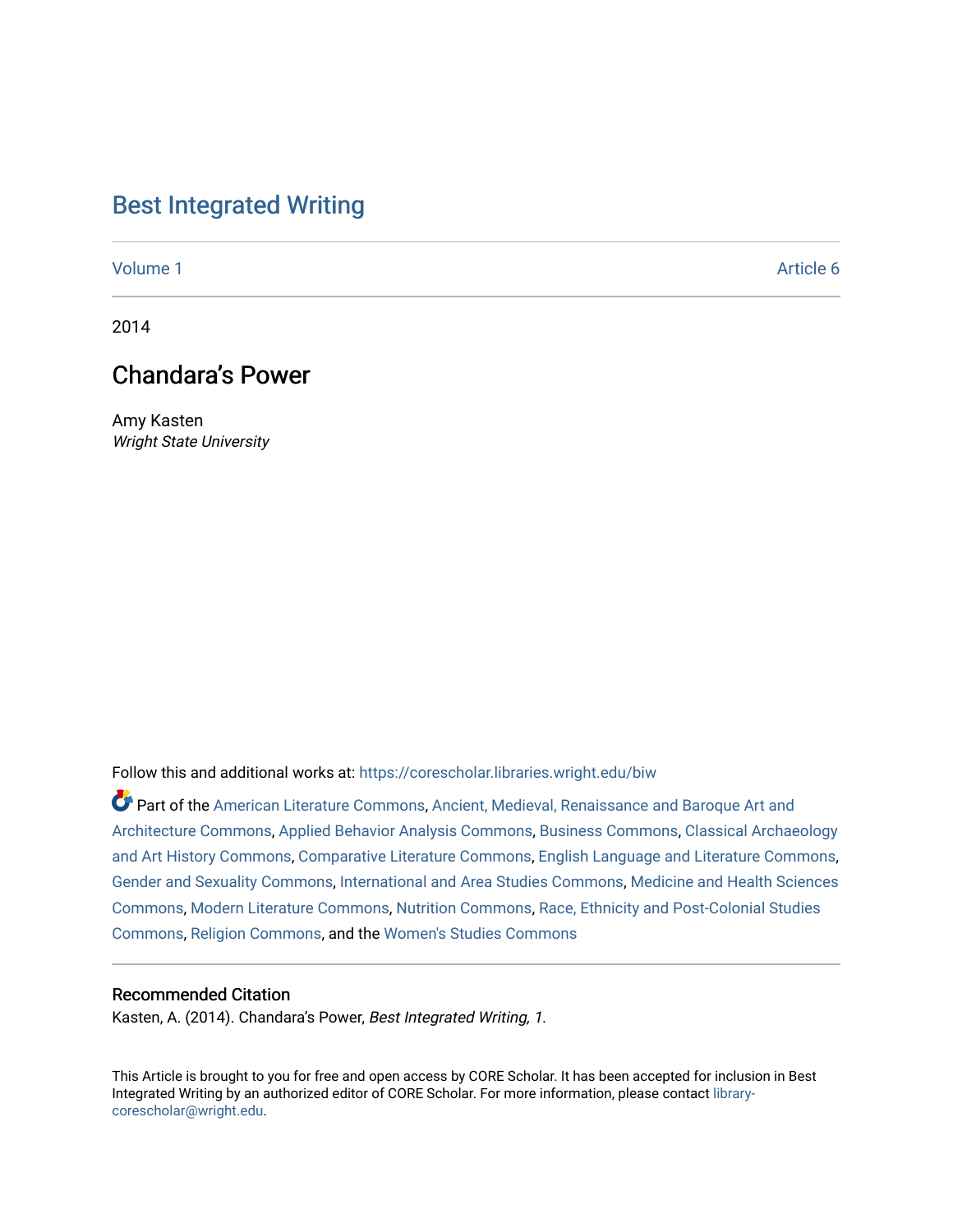**Best Integrated Writing: Journal of Excellence in Integrated Writing Courses at Wright State**

Fall 2014 (Volume 1) Article #5

# Chandara's Power

#### **AMY KASTEN**

ENG 2040-05: Great Books: Literature Fall 2014 Ms. Carolyn Stoermer

Ms. Stoermer notes that Amy's writing is clear, concise, and punchy, and her paragraphs and essay are structured thoughtfully to lead her readers through her points. Her skilled use of paraphrasing and summary allow her to support her argument with textual evidence without overloading this short assignment (500 to 600 words) with too many quotations. Amy also demonstrates the ability to look beyond the text itself at the larger cultural and political context of the work.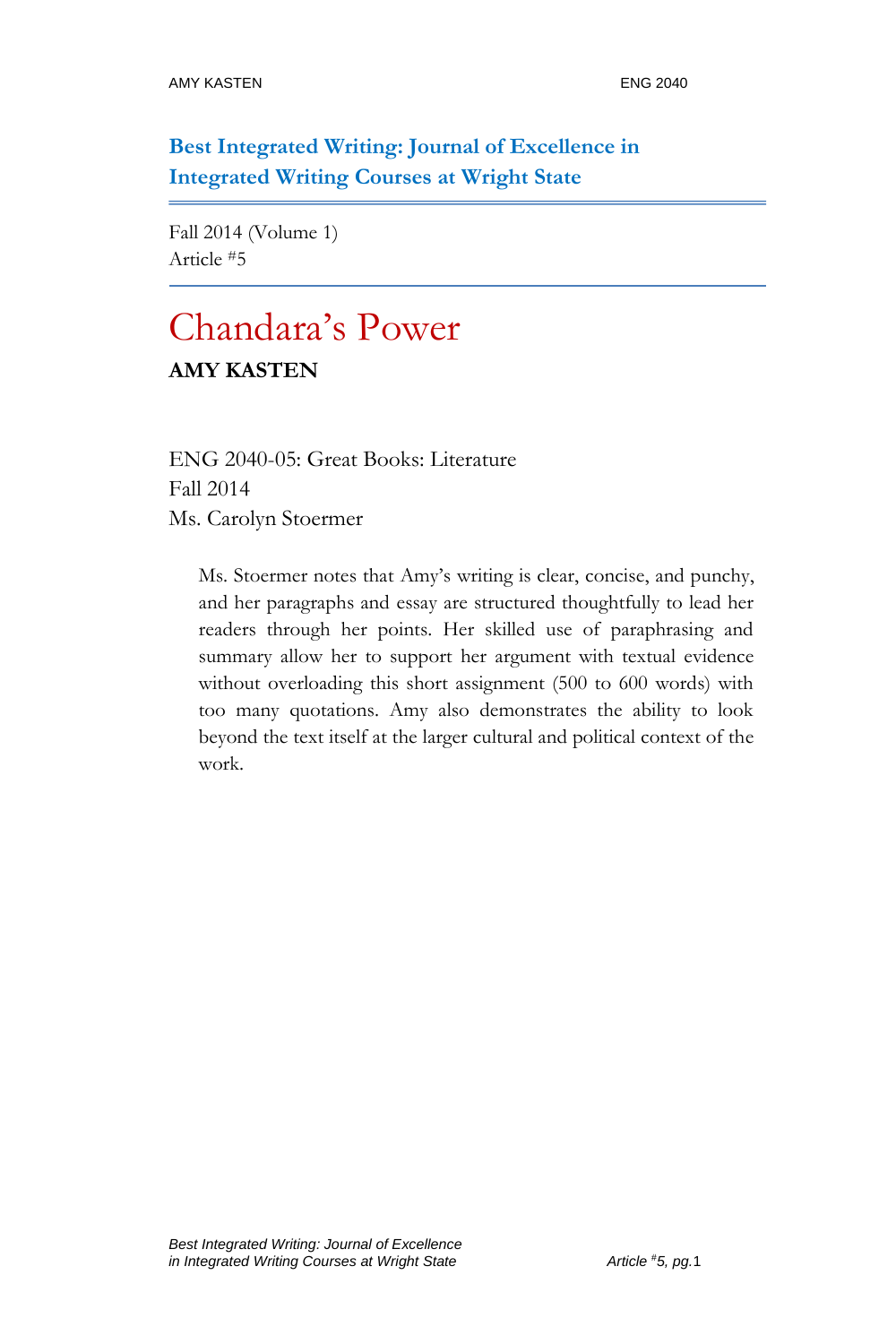Tagore's short story "Punishment" depicts the social politics of a poor family in India. Tensions from cruel work conditions, inadequate pay, and a lack of food lead to Dukhiram Rui murdering his wife in a fit of rage. His brother, Chidam, pins the blame on his own wife without thinking, but promises her acquittal if she agrees to lie and plead self-defense. To their surprise, Chandara, the accused, rejects Chidam's story and assumes all the guilt, even though it means her death. Chidam and Dukhiram try to save her, but their new claims contradict their old testimony and are dismissed as lies. By revolting against the men and accepting the crime, Chandara gains the power to direct her own fate against their wishes, effectively overturning the social hierarchy of her society.

In the India depicted in "Punishment," women are always under the power of men and have little agency in their own lives. Chandara's father arranged her marriage to Chidam at "a very young age," leaving "childhood dolls in her father's house and [coming] to her in-laws' house" (1699). Dukhiram shows little respect to his wife, demanding she give him food without so much as a greeting on returning home and reflexively murdering her when she talks back to him (1694). Chandara and Chidam's marriage is closer, but it is implied to be based on mutual distrust. When, on one occasion, Chandara taunts her husband with extramarital flirting after suspecting him of infidelity, he threatens to break all her bones and locks her in a room as she attempts to leave (1696). Chandara is unable to confront Chidam directly about his extended trips away from home, but matching his actions is met with force. Although Chidam cares enough about Chandara to desire her affections, he quickly blames her for the murder rather than his brother, indicating he views her as of lesser importance.

By confessing to the murder on her terms, Chandara flips the power dynamic. Her husband is powerless to prevent her from speaking, as he already accused her and must bend to the legal process. Chidam and Dukhiram's attempts to contradict her are useless, because they are inconsistent with their own testimony. Chandara is in a position where she can finally make her own decisions, and she chooses the freedom of death over life in